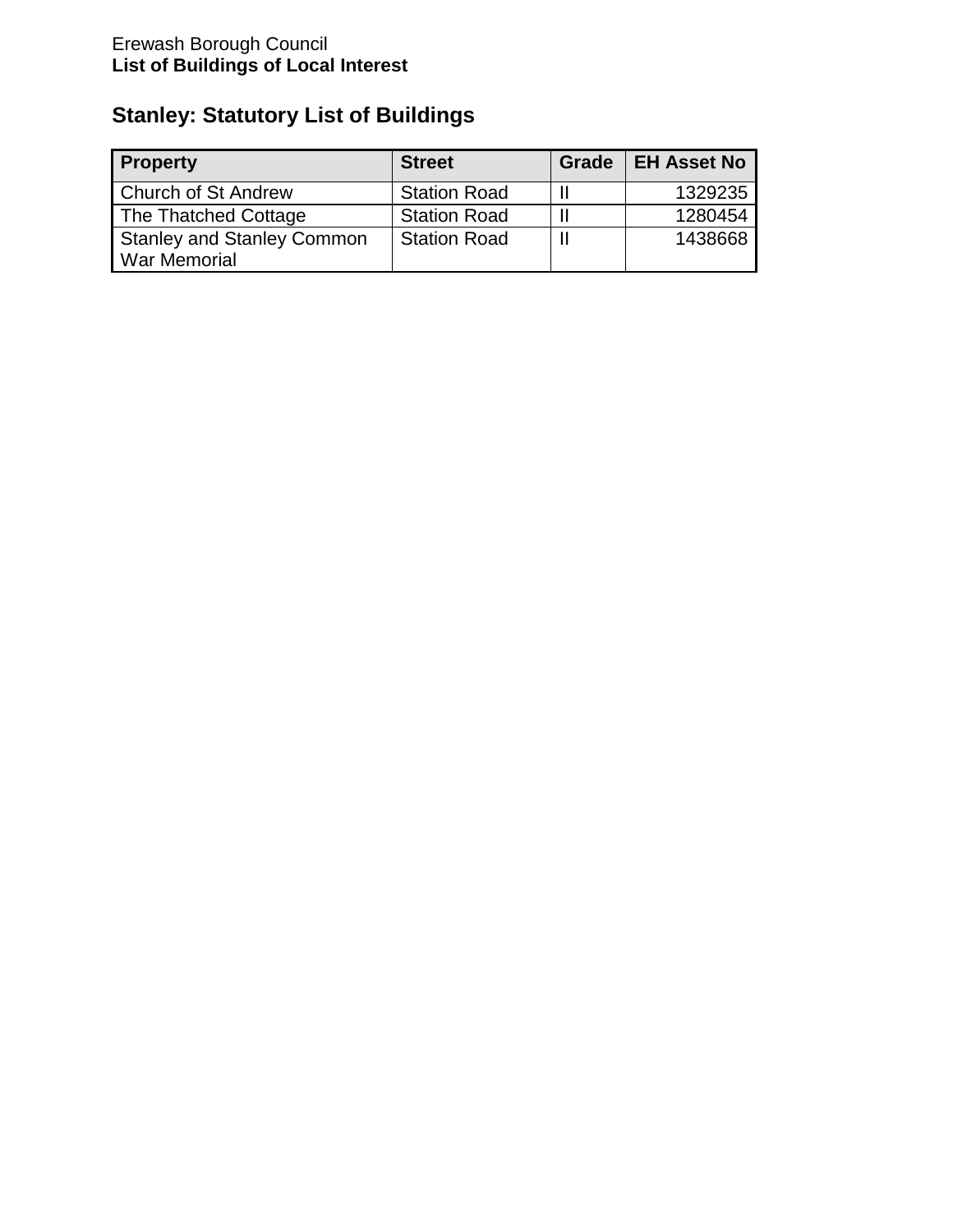#### Erewash Borough Council **List of Buildings of Local Interest**

## Property **Stanley Grange Farm**

| Number        |                     | Easting  | 442546        |
|---------------|---------------------|----------|---------------|
| <b>Street</b> | <b>Station Road</b> | Northing | 340564        |
| Township      |                     | Our Ref  | <b>LL/312</b> |
| l Parish      | <b>Stanley</b>      | DCC Ref  |               |

| Easting  | 442546        |
|----------|---------------|
| Northing | 340564        |
| Our Ref  | <b>LL/312</b> |
| DCC Ref  |               |

| Thesaurus Type |                     | Date              | .18  |
|----------------|---------------------|-------------------|------|
| Broad          | <b>Agricultural</b> | Date range begins | 1767 |
| <b>Narrow</b>  | <b>Farmstead</b>    | Date range ends   | 1799 |

| Date              | L18  |
|-------------------|------|
| Date range begins | 1767 |
| Date range ends   | 1799 |

#### **Description**

A farmstead, built in the late eighteenth century. Possibly built for John Draycott (1741-1823). It is built on the site of a medieval grange and incorporates reused stonework.

The farmhouse is built of red brick in random bond, with dentillated eaves beneath a natural slate roof with gable parapets. It is two storeys tall. The first floor features elongated window openings with segmental heads. The farm buildings to the west are built of coursed dressed stone, raised in red brick. There is an external staircase against the south wall.

Buildings that predate the reign of Queen Victoria are considered to have qualities of age that justify their inclusion on the Local List.

**Photograph**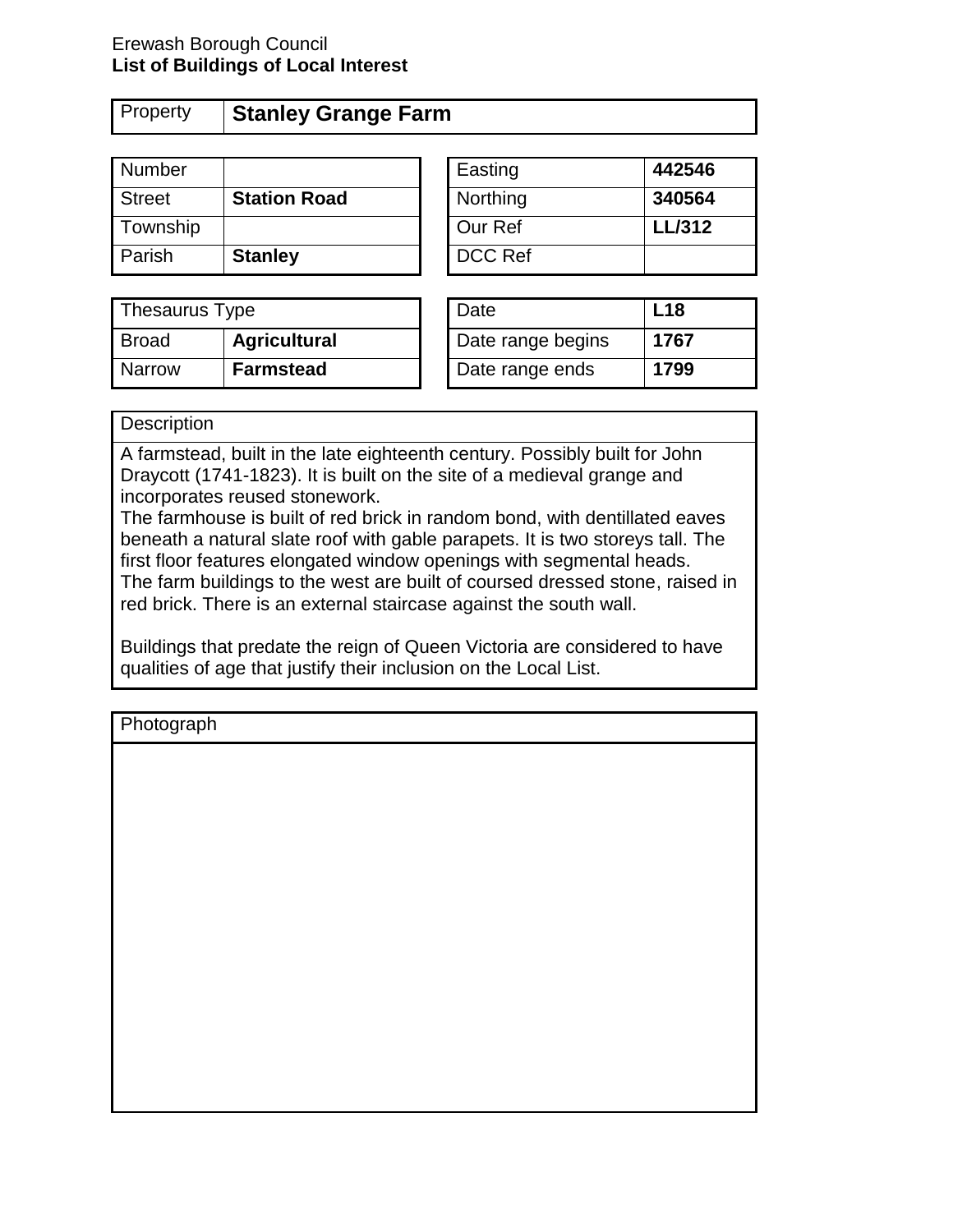#### Erewash Borough Council **List of Buildings of Local Interest**

Property **War Memorial**

| Number        |                     | Easting        | 441898        |
|---------------|---------------------|----------------|---------------|
| <b>Street</b> | <b>Station Road</b> | Northing       | 340372        |
| Township      |                     | Our Ref        | <b>LL/749</b> |
| Parish        | <b>Stanley</b>      | <b>DCC Ref</b> |               |

| Easting  | 441898        |
|----------|---------------|
| Northing | 340372        |
| Our Ref  | <b>LL/749</b> |
| DCC Ref  |               |

| Thesaurus Type |                     | Date              | C <sub>20</sub> |
|----------------|---------------------|-------------------|-----------------|
| <b>Broad</b>   | Commemorative       | Date range begins | 1921            |
| <b>Narrow</b>  | <b>War Memorial</b> | Date range ends   | 1921            |

### **Description**

A memorial obelisk to the First World War. The memorial is built of granite. It takes the form of an obelisk on a tapered plinth.

The War Memorial was designated as Grade II Listed on October 17 2016. Its Historic England list entry number is **1438668** should further information and background relating to the War Memorial be sought.